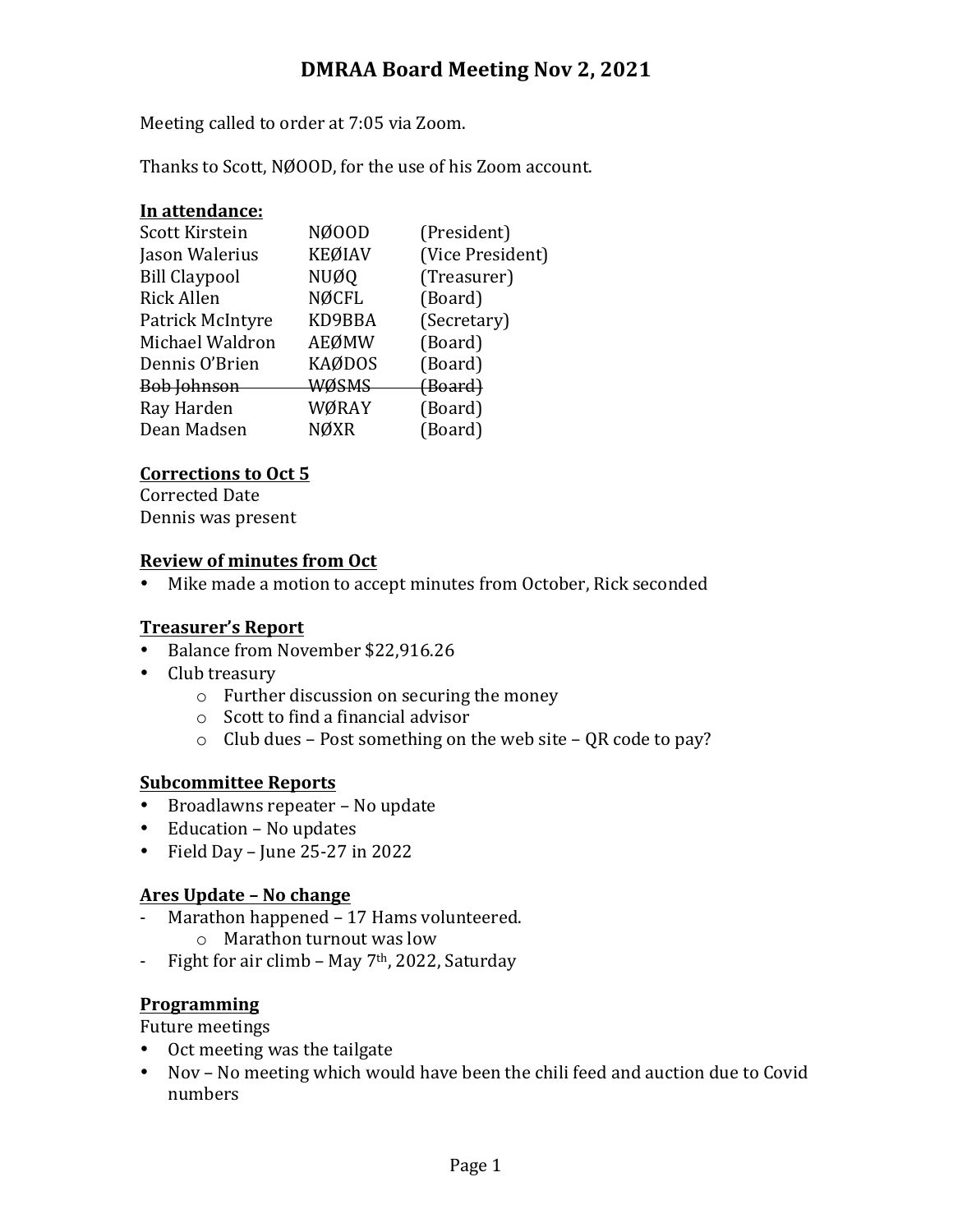- Dec Meet at a restaurant
	- $\circ$  Dec 14<sup>th</sup> Estimate 30 people
	- $\circ$  Christophers, Latin King, Hill Top
	- $\circ$  Report via email and vote
	- $\circ$  Make info available via website and nets
- Jan Build program Rick Staight Key from Hacksaw Blade
	- $\circ$  In person
	- $\circ$  Figure out cost, pay for \$20, suggested donation of \$10 a piece
- Feb MMDVM RaspberryPi repeater

## **Fort Des Moines**

- Looking for a limited number of volunteers to participate on a steering committee for the club station. It will consist of licensed amateurs with participation from the board and general club membership
- Meeting at the Fort on Thursday with Bravo who is a potential donor for the tower project
	- $\circ$  No response from website post
	- $\circ$  Contact current participants Bob
	- $\circ$  Accumulating equipment. May need to sell extra equipment

## **Hamfest Committee**

• No activity

#### **Existing business**

- Membership List **No update** 
	- $\circ$  Move existing spreadsheet to Google Docs as read only.
	- $\circ$  Talk to Bruce to see if he has the list/spreadsheet. Scott, NØOOD, to talk with Bruce and will forward to Mike, AEØMW, who will put it in Google Docs.

#### **New business**

- Field Day
	- $\circ$  Approximately \$400.00 were owed from incident
	- $\circ$  Adjustor was agreeable
	- $\circ$  Insurance company
		- $\blacksquare$  Alexa adjustor responsible
		- 4 am drove through back gate push jersey barrier
		- 100' 400 LPR, rotor cable
		- Extension cord
		- Hold until insurance decides, driver not communicating
	- $\circ$  motion to donate keyboard / mice to dean for use of his equipment
		- Pat motion, Bob second, not opposed
		- Dean to go buy some new keyboards / mice
- Move forward with Google Groups No changes
	- $\circ$  Separate group for board